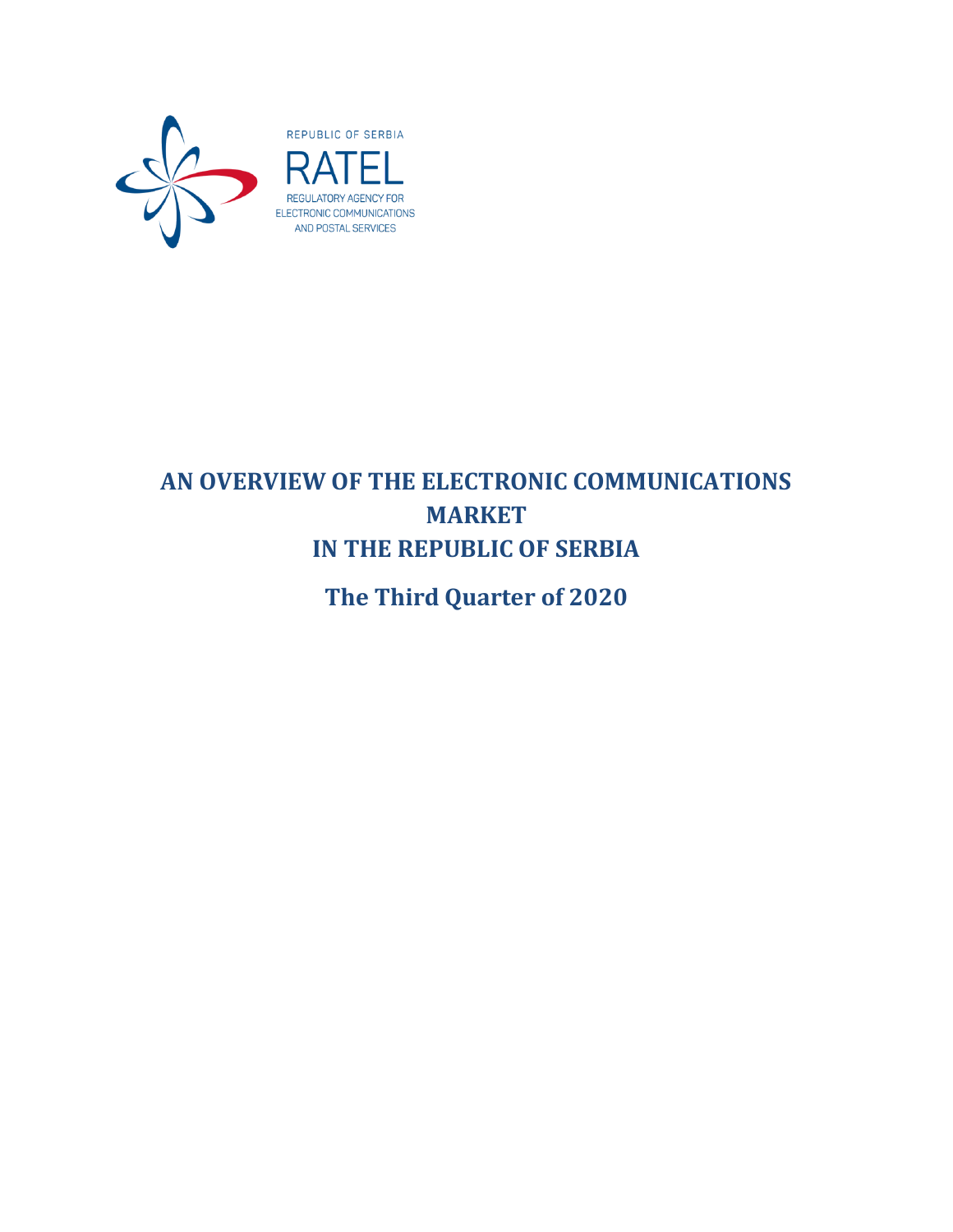The Overview presents the data for the third quarter of 2020 along with comparative data for the three previous quarters.

The presented data reflect the overall market status for each given quarter, including the actual quarterly data for the leading electronic communications operators in the Republic of Serbia, whereas the data for the rest of the market were estimated based on the data for 2019 collected in the annual questionnaires. Therefore, the total quarterly report may show discrepancies with respect to the data collected in the regular annual questionnaires. The Agency shall not be held responsible for the correctness of the data submitted by the operators in the quarterly and annual questionnaires.

Quarterly electronic communications market indicators referring to fixed telephony include the data on the operators that make up over 98% of the market, in terms of the number of subscribers. The data on the market situation include CDMA subscribers and the effectuated traffic.

Quarterly electronic communications market indicators referring to mobile telephony include the data on three mobile operators and, as of Q1 2019, the Agency also collects data on virtual mobile operators.

Quarterly electronic communications market indicators referring to Internet services include the data for the leading operators that make up approximately 92% of the market, in terms of the number of subscribers, whereas the data for the remaining 8% of the market were estimated based on the data for 2019 collected in the annual questionnaires.

Quarterly electronic communications market indicators referring to media content distribution include the data for the leading operators that make up approximately 93% of the market, in terms of the number of subscribers, whereas the data for the remaining 7% of the market were estimated based on the data for 2019 collected in the annual questionnaires.

Quarterly electronic communications market indicators referring to bundled services include the data for the leading operators that make up approximately 96% of the market, whereas the data for the remaining 4% of the market were estimated based on the data for 2019 collected in the annual questionnaires.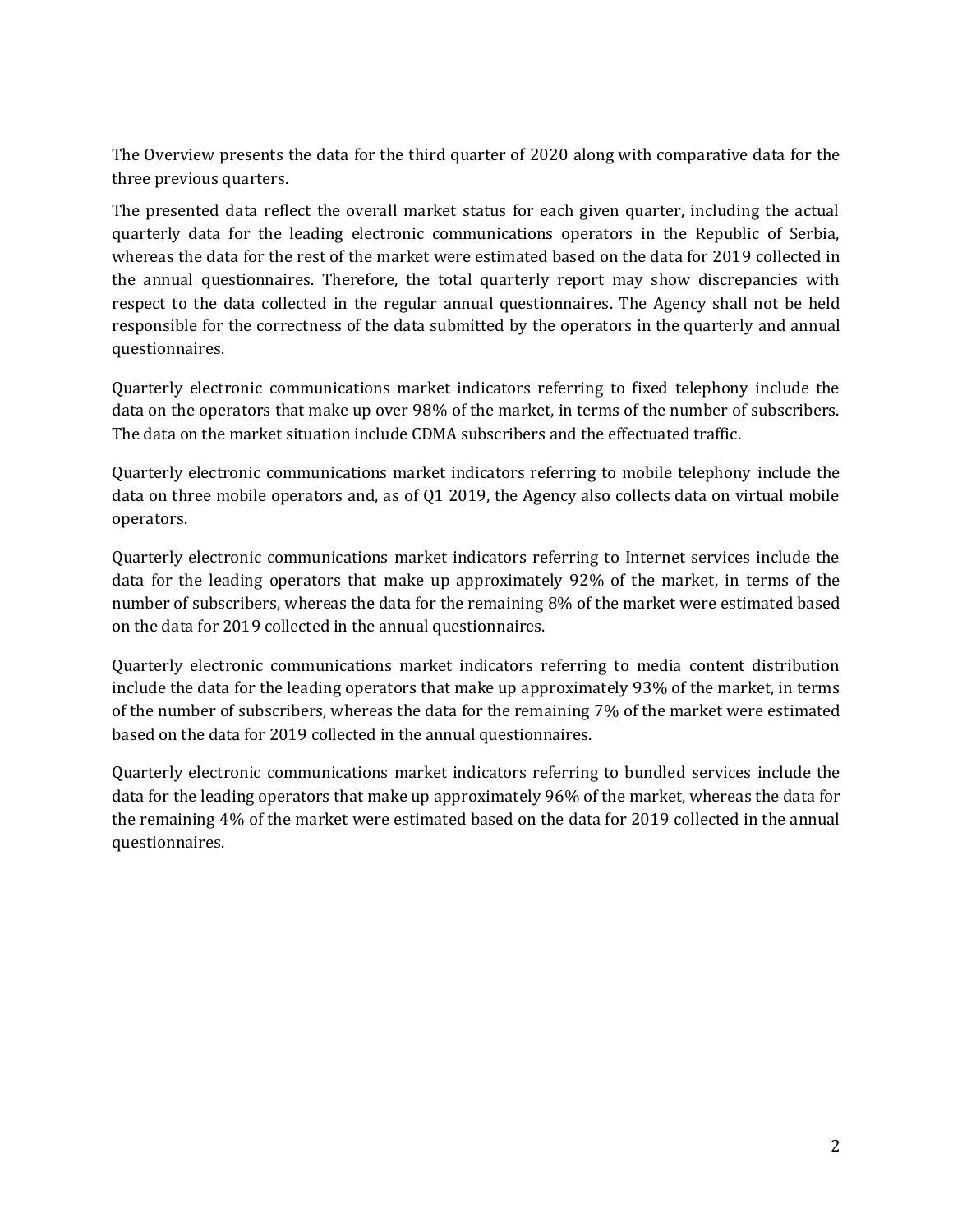## **Public Fixed Telecommunications Networks and Services**

Both the number of fixed telephony subscribers and the generated traffic have decreased in Q3 2020, compared to the previous quarter. Approximately 2.41 million fixed telephony subscribers generated approximately 680 million minutes of traffic in the last observed quarter, which means that a fixed telephony subscriber on average spent 3.1 minutes a day on calls.



**Total fixed telephony traffic (in billion minutes)**

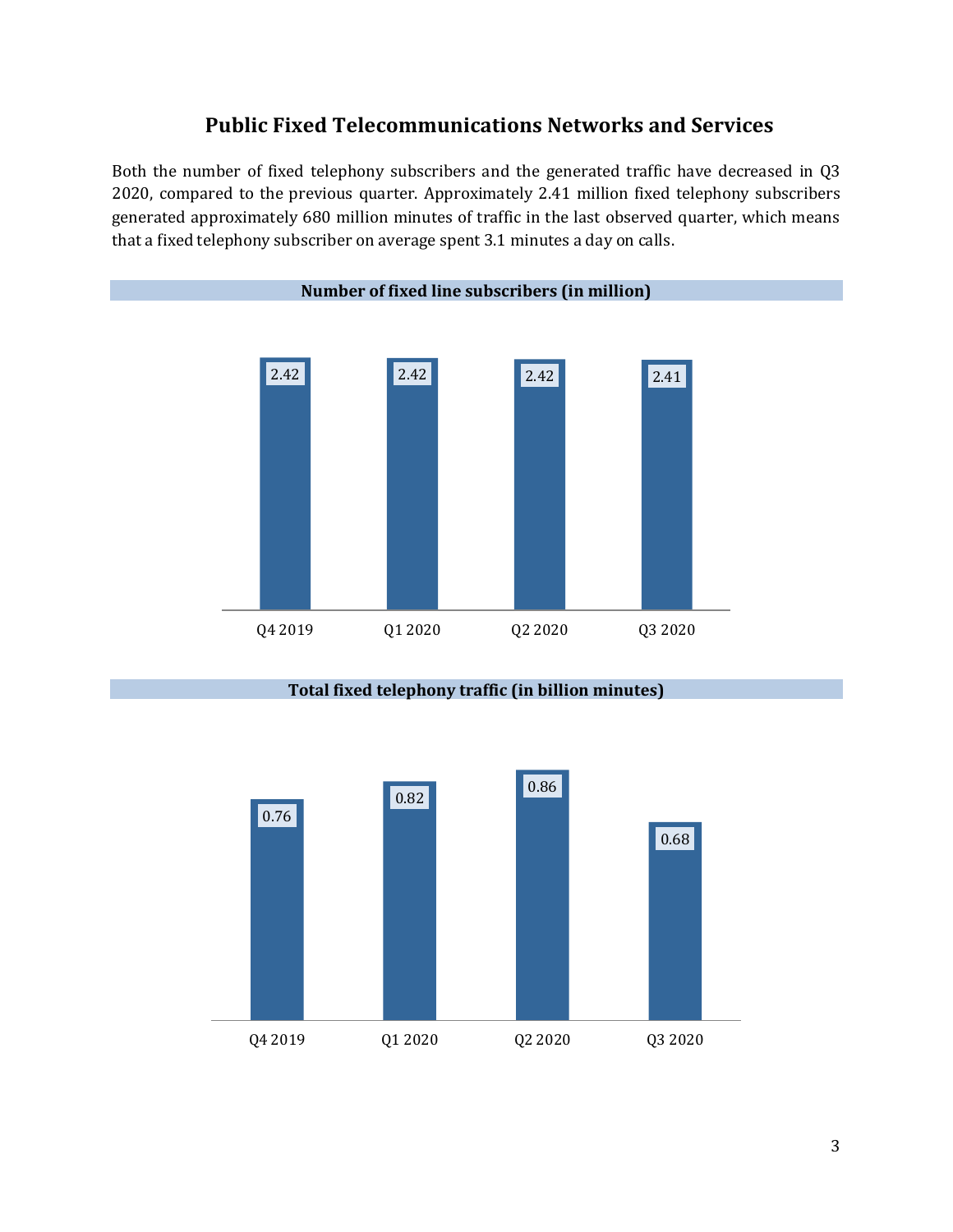The subscriber structure has not changed over the observed quarters: 88% of the fixed telephony subscribers in Q3 2020 remain to be natural persons, i.e. private users. In all observed quarters, the largest share of the fixed telephony traffic is accounted for by the national traffic, with 94% in Q3 2020.



The outgoing calls from fixed network are mostly directed towards other fixed networks, while the international traffic is dominated by incoming calls.



**Structure of national and international traffic in fixed telephony**

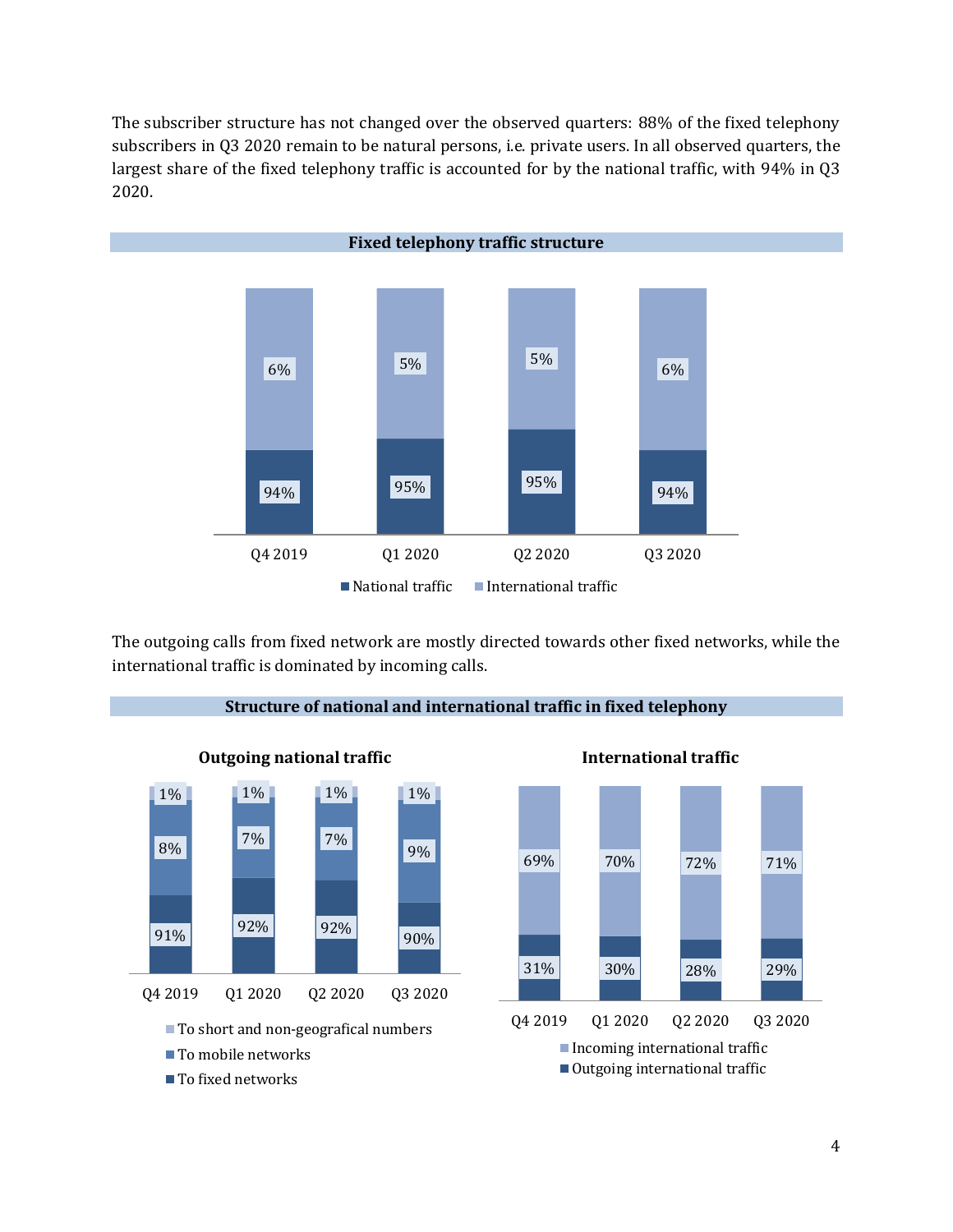Below is shown the leading operators' market share in terms of the number of subscribers in Q3 2020.



The number of portings in the third quarter of 2020 was approximately 10.4 thousand (almost 3.5 thousand a month), showing an increase compared to the previous quarter.

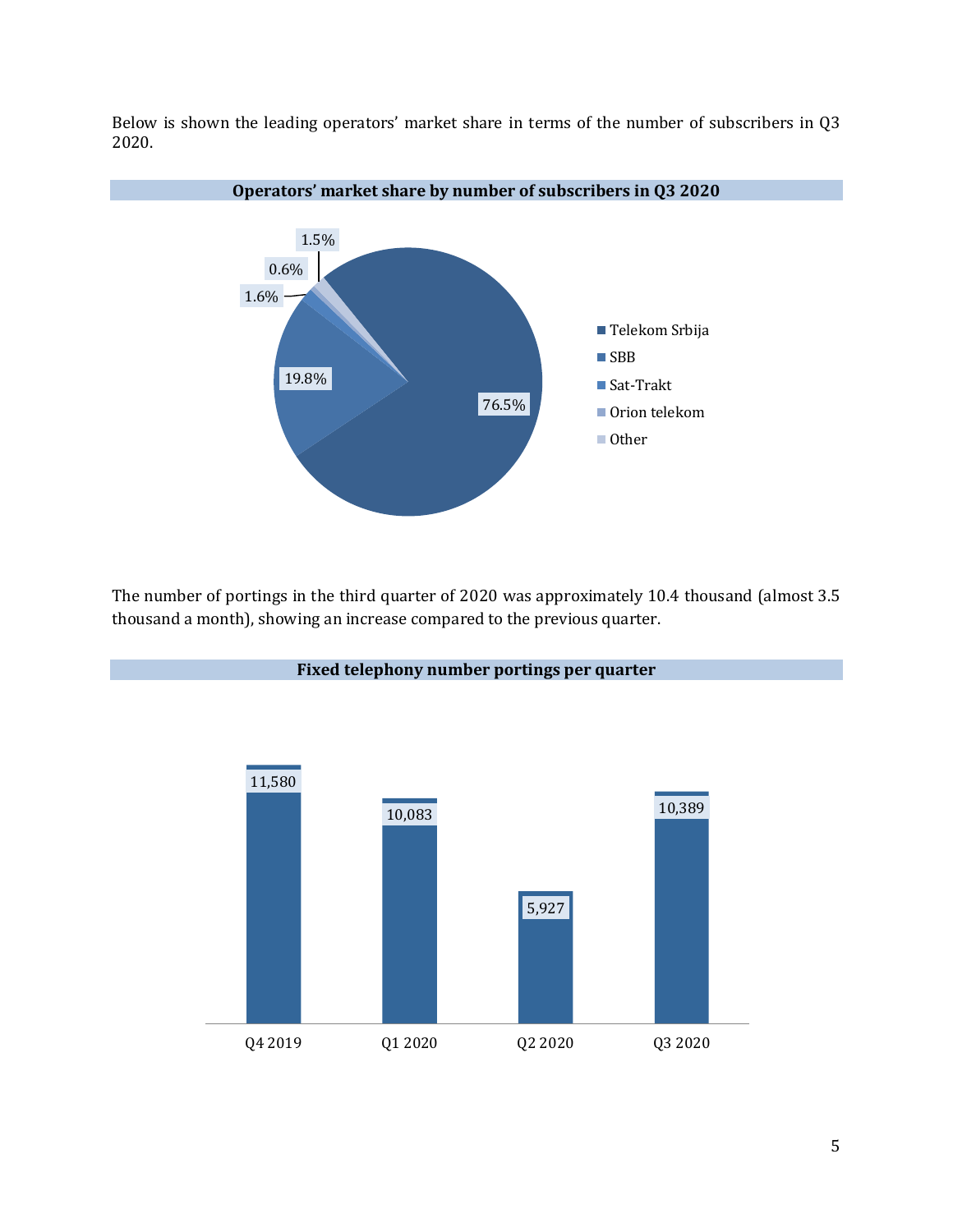#### **Public Mobile Telecommunications Networks and Services**

In Q3 2020, there were approximately 8.27 million active mobile telephony subscribers that generated approximately 5.2 billion minutes of national and international traffic and sent around 1.3 billion SMS messages. On average, in Q3 2020, a mobile user spent 6.9 minutes a day on calls and sent 1.8 text messages. On the mobile networks market, a slight increase in the number of active mobile telephony subscribers has been observed in Q3 2020, namely by 2% compared to the previous quarter.



In Q3 2020, the effectuated voice traffic in mobile networks has decreased, whereas the SMS traffic increased in comparison to Q2 2020.

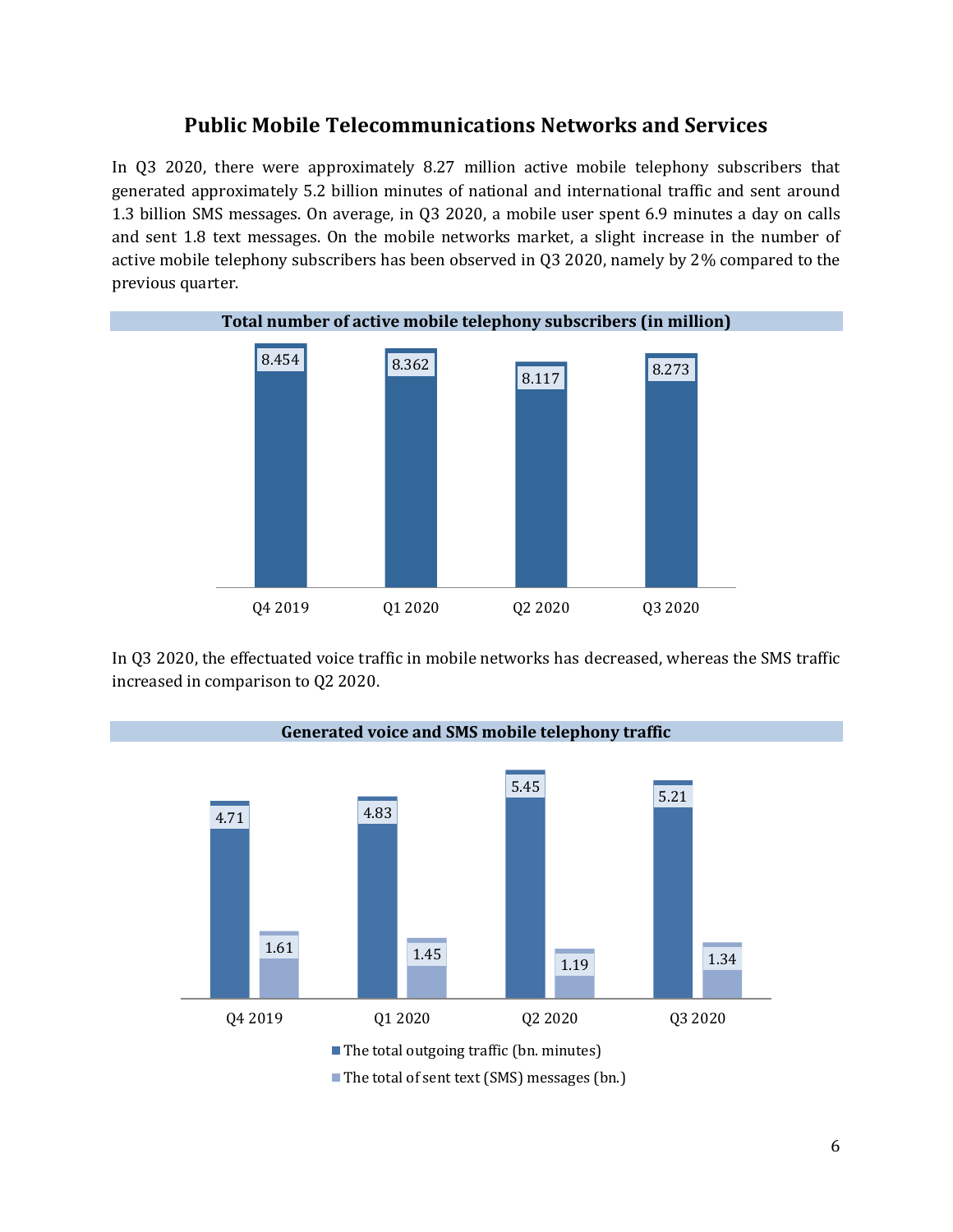

In Q3 2020, both the number of postpaid and prepaid subscribers have slightly increased compared to the previous quarter.

The majority of postpaid subscribers are natural persons, accounting for around 74%, much the same as in other observed quarters.

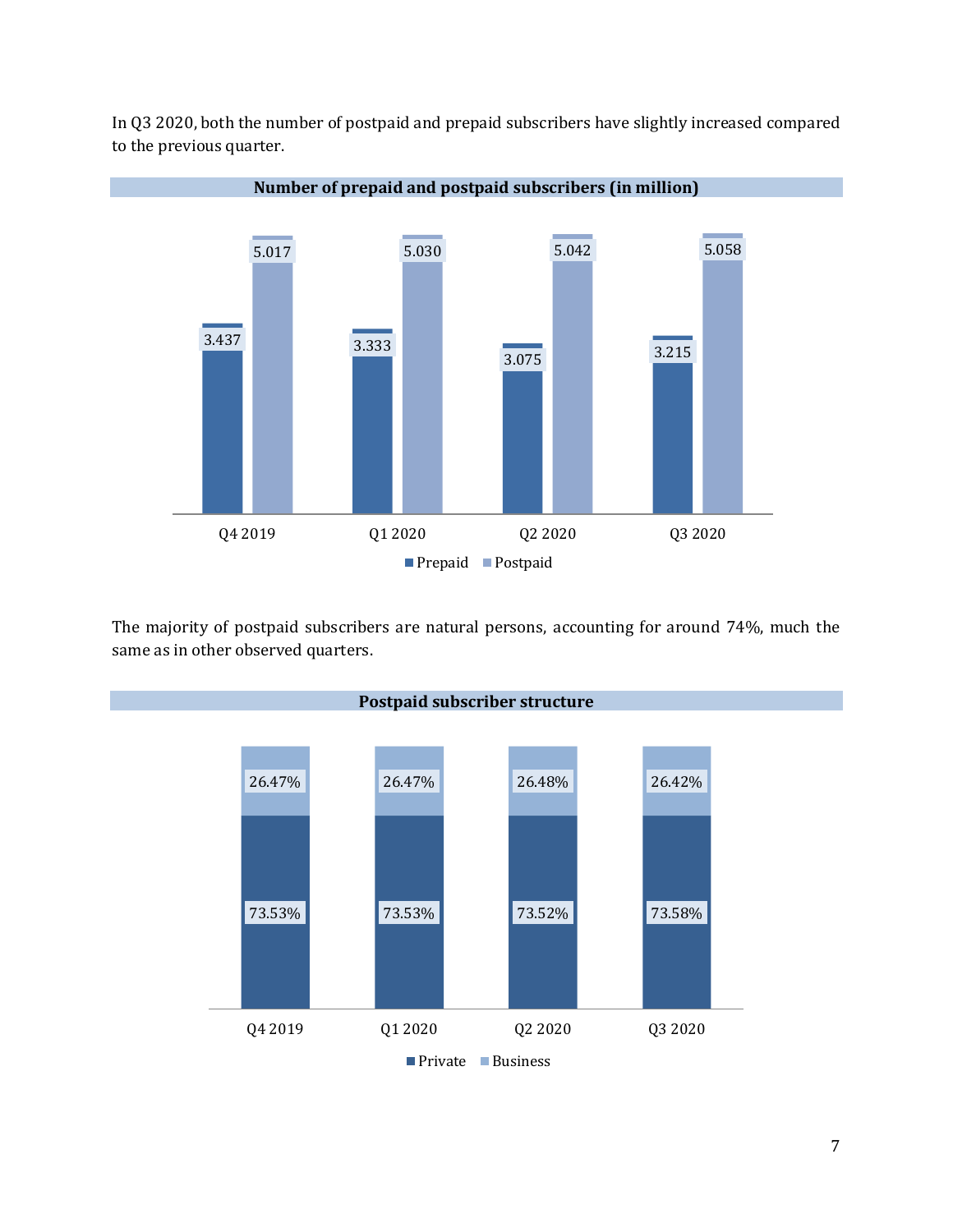Most of the outgoing traffic in Q3 2020 has been generated within the same mobile network (54%). As for the roaming, the subscribers of foreign networks generated more traffic than the subscribers of national networks abroad.



There have not been any significant changes in market shares in terms of the number of users, compared with the previous quarter.

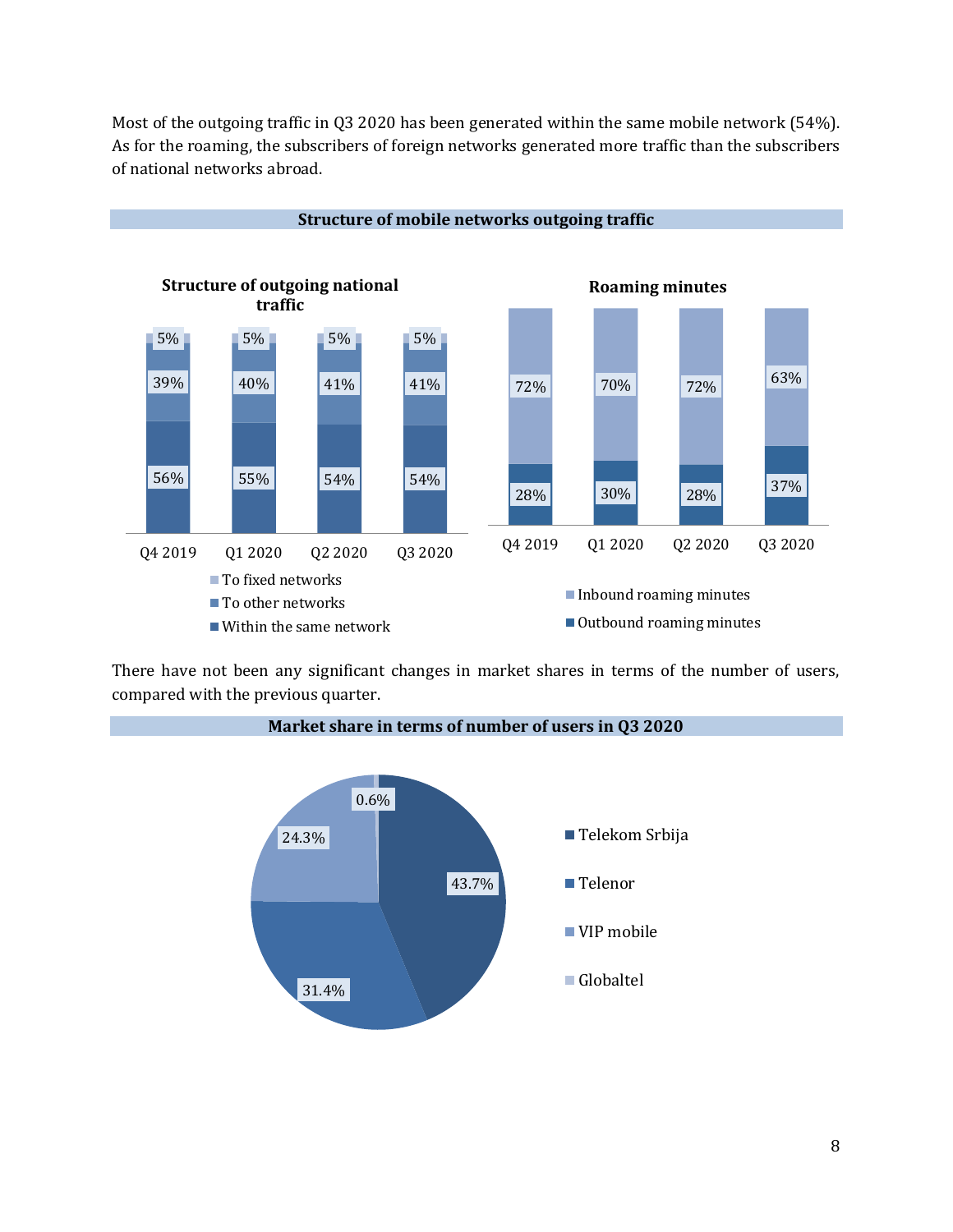Data transmission over mobile network has shown growth in the analyzed period, amounting to 119.8 million GB in Q3 2020, which means that a mobile broadband subscriber used on average 206 MB daily, or around 6.25 GB a month.



The number of mobile telephony number portings was approximately 28.6 thousand in the third quarter of 2020, or approximately 9.5 thousand per month, representing an increase compared to the previous quarter.

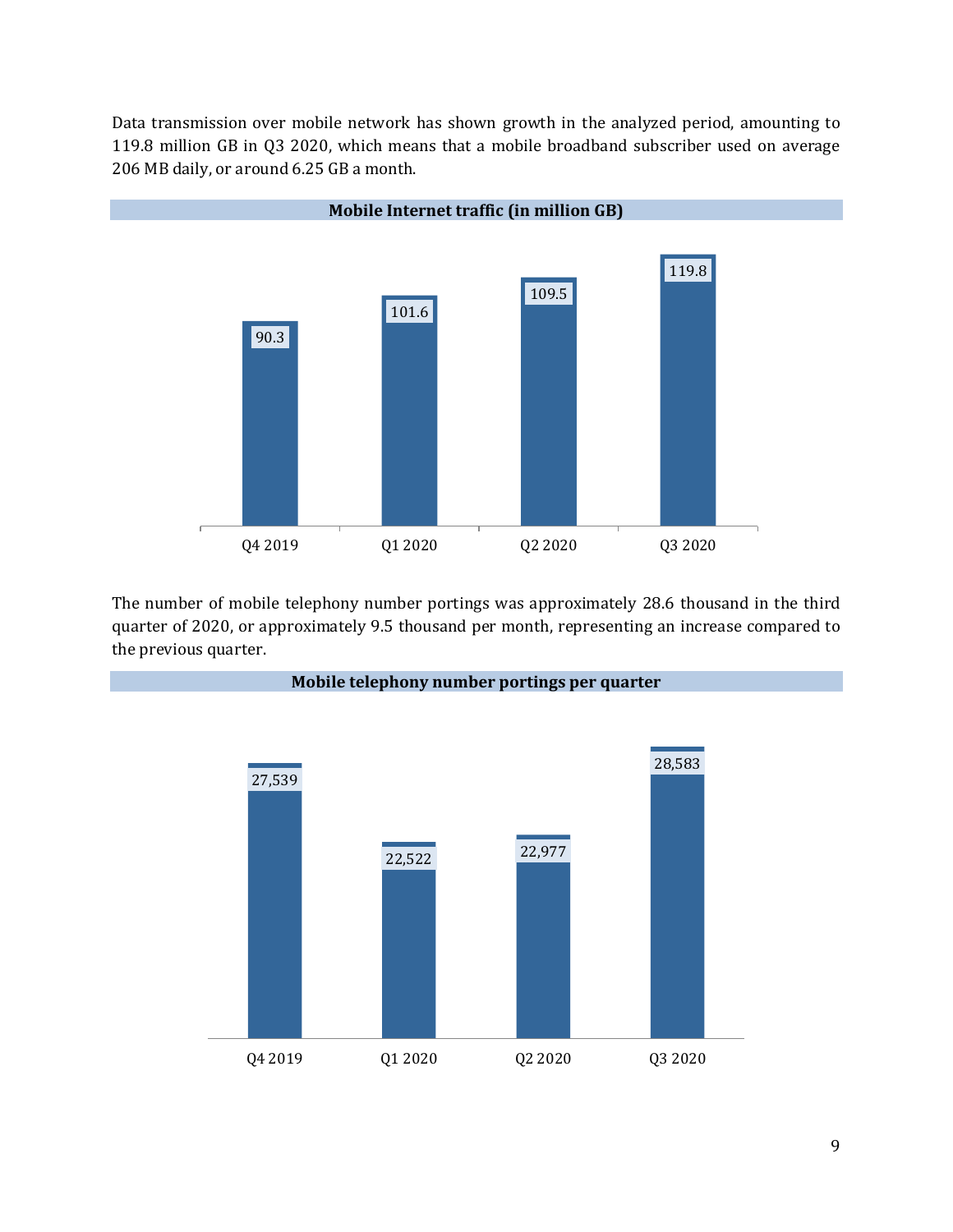### **Broadband Internet Access**

Compared to the previous quarter, the number of fixed broadband Internet access users in Q3 2020 has increased, amounting to approximately 1.69 million subscribers.



Most fixed broadband Internet subscribers have xDSL or cable access. The number of xDSL subscribers has been marked by a slight drop, whereas the share of cable access subscribers has slightly increased in the analyzed period.

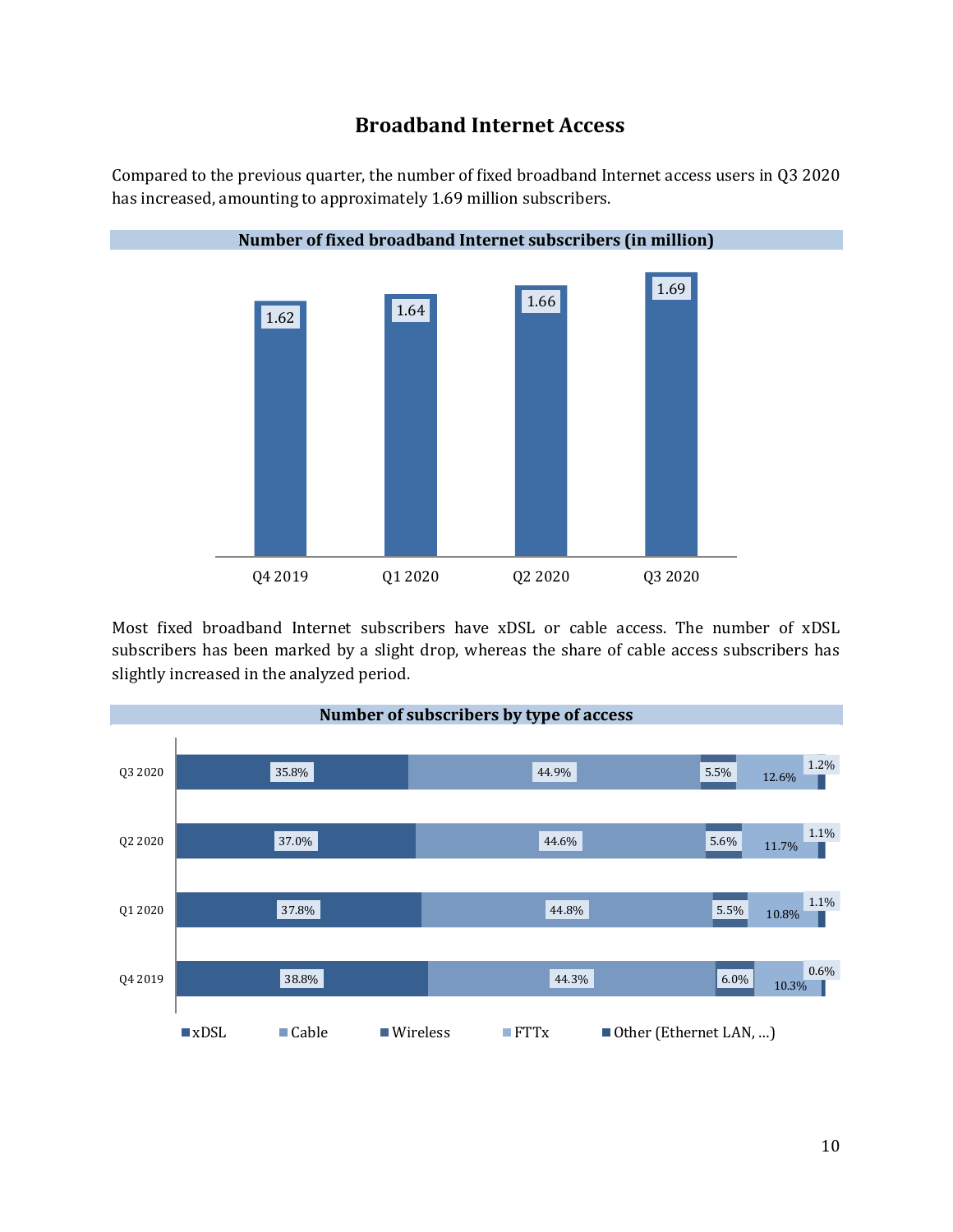In Q3 2020, the majority of subscribers used Internet access rate over 50 Mbit/s (around 51%) and between 10 Mbit/s to less than 30 Mbit/s (around 40%).



The following figure shows the leading operators' market shares, in terms of the number of subscribers for Q3 2020.



*\* In Q3 2020, Kopernikus Technology acquired companies: Radijus Vektor, Masko, BPP ing, Telemark, AVCOM and Сат TV Meteor. Also in Q3 2020, Kopernikus Technology changed its name to Moja Supernova.*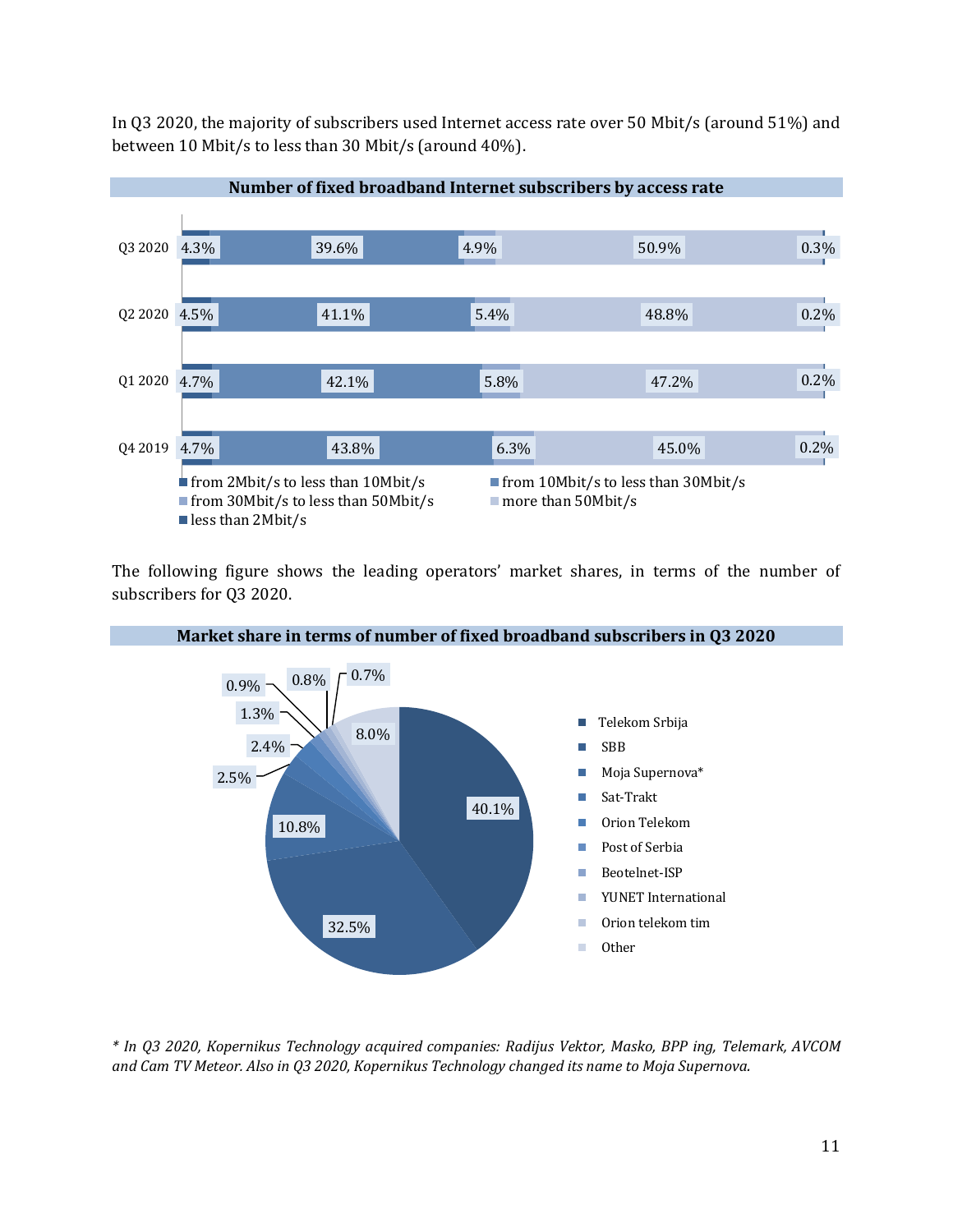The number of active mobile broadband subscribers in Q3 2020 has slightly increased compared to the previous quarter, amounting to 6.54 million. The number of M2M subscriptions has, on the other hand, dropped amounting to 309 thousand in the third quarter.



*\*Active mobile broadband subscribers include subscribers of data transmission services contracted together with voice services, or as an additional package to the voice tariff plan, whereas subscribers of other data transmission services represent mobile broadband transfer users with single service agreement, separate from voice service (data card subscriptions, USB modem/dongle subscriptions, tablet subscriptions and similar).*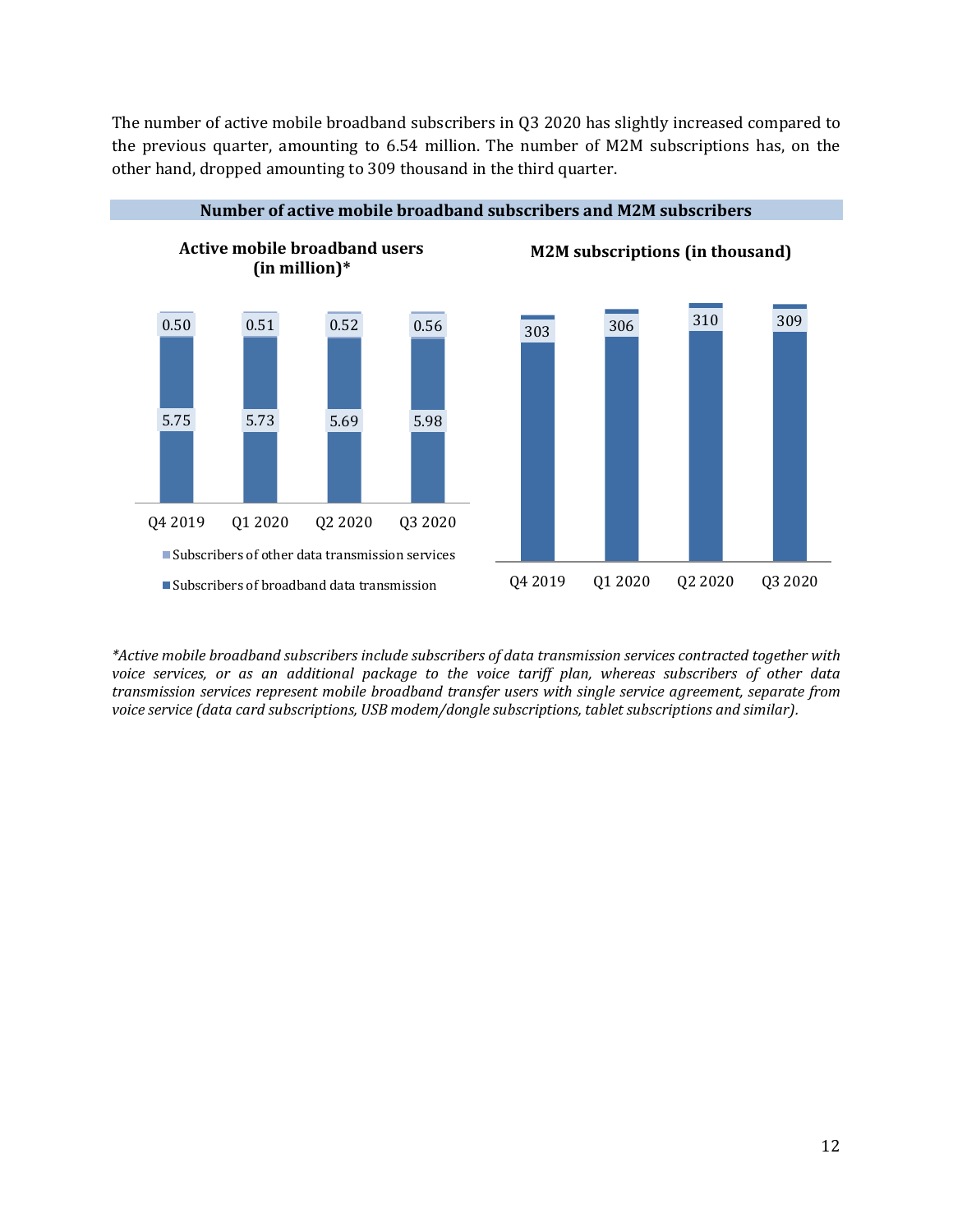# **Media Content Distribution**

Compared to the previous period, the number of media content distribution service subscribers has increased, amounting to approximately 2.08 million in Q3 2020.



*\*Due to an update of annual data based on which portion of the marked not belonging to the leading operators is assessed, the number of subscribers in Q1 and Q2 2020 has been corrected.*

In Q3 2020, most subscribers used CATV distribution, either analogue or digital (around 57%). The number of IPTV subscribers has slightly decreased, whereas the share of DTH subscriptions has slightly surged, while wireless network and Internet media content distribution were the least used.



*\*Due to an update of annual data based on which portion of the marked not belonging to the leading operators is assessed, the share of subscribers by distribution technology in Q1 and Q2 2020 has been corrected.*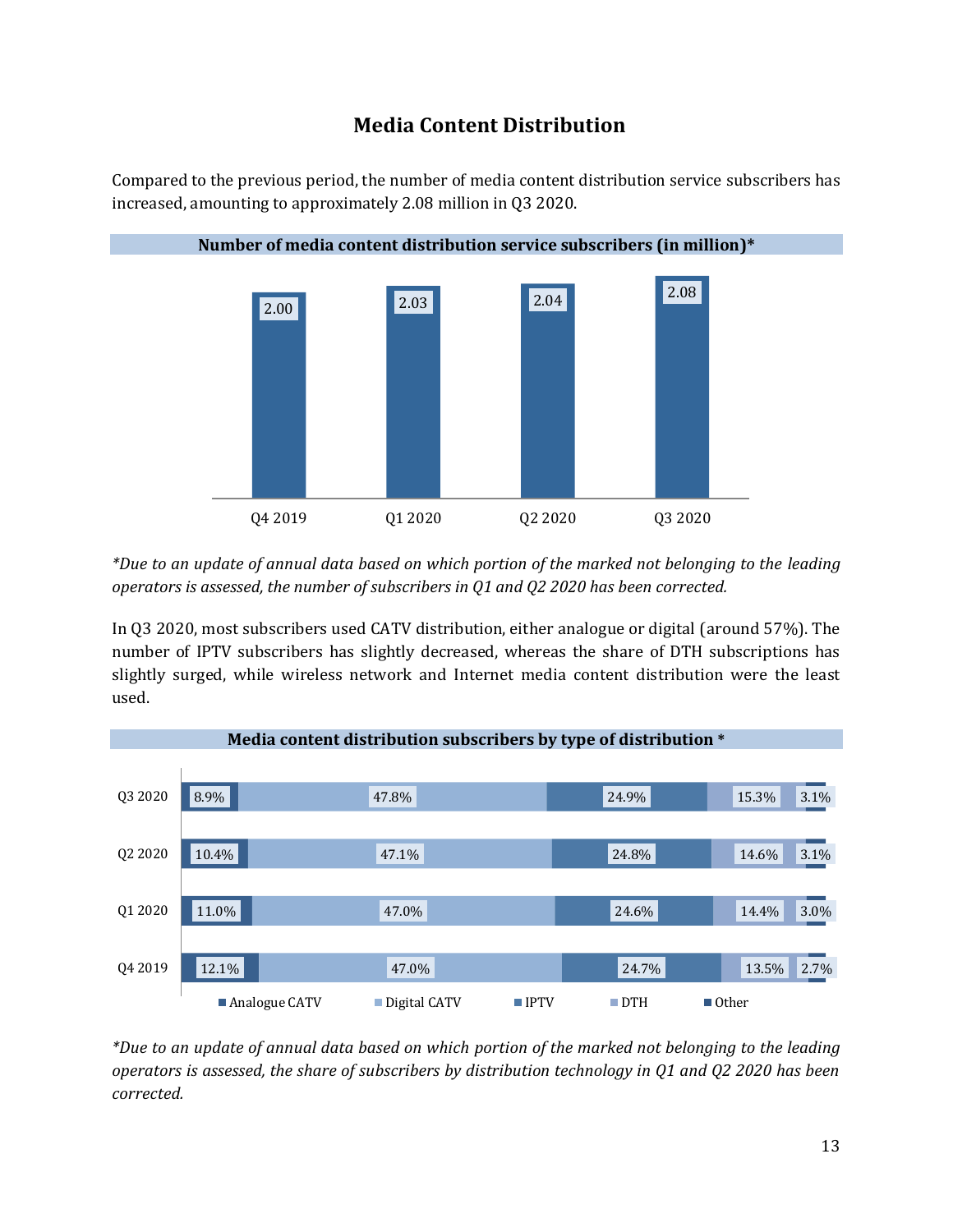The number of met requests for additional services, such as video on demand (VoD), content recording, TV on mobile devices, playback etc, has decreased in Q3 2020 compared to Q2 2020, amounting to approximately 325 million requests, or some 68 requests a month per user. The number of met VoD requests in Q3 2020 was around 10.1 million.



In Q3 2020, around 31% of media content distribution subscribers with the possibility to have additional channels, subscribed to such programmes.

The following figure shows the leading operators' market shares, in terms of the number of subscribers for Q3 2020.



**Operators' market share in terms of number of subscribers in Q3 2020**

*\* In Q3 2020, Kopernikus Technology acquired companies: Radijus Vektor, Masko, BPP ing, Telemark, AVCOM and Сат TV Meteor. Also in Q3 2020, Kopernikus Technology changed its name to Moja Supernova.*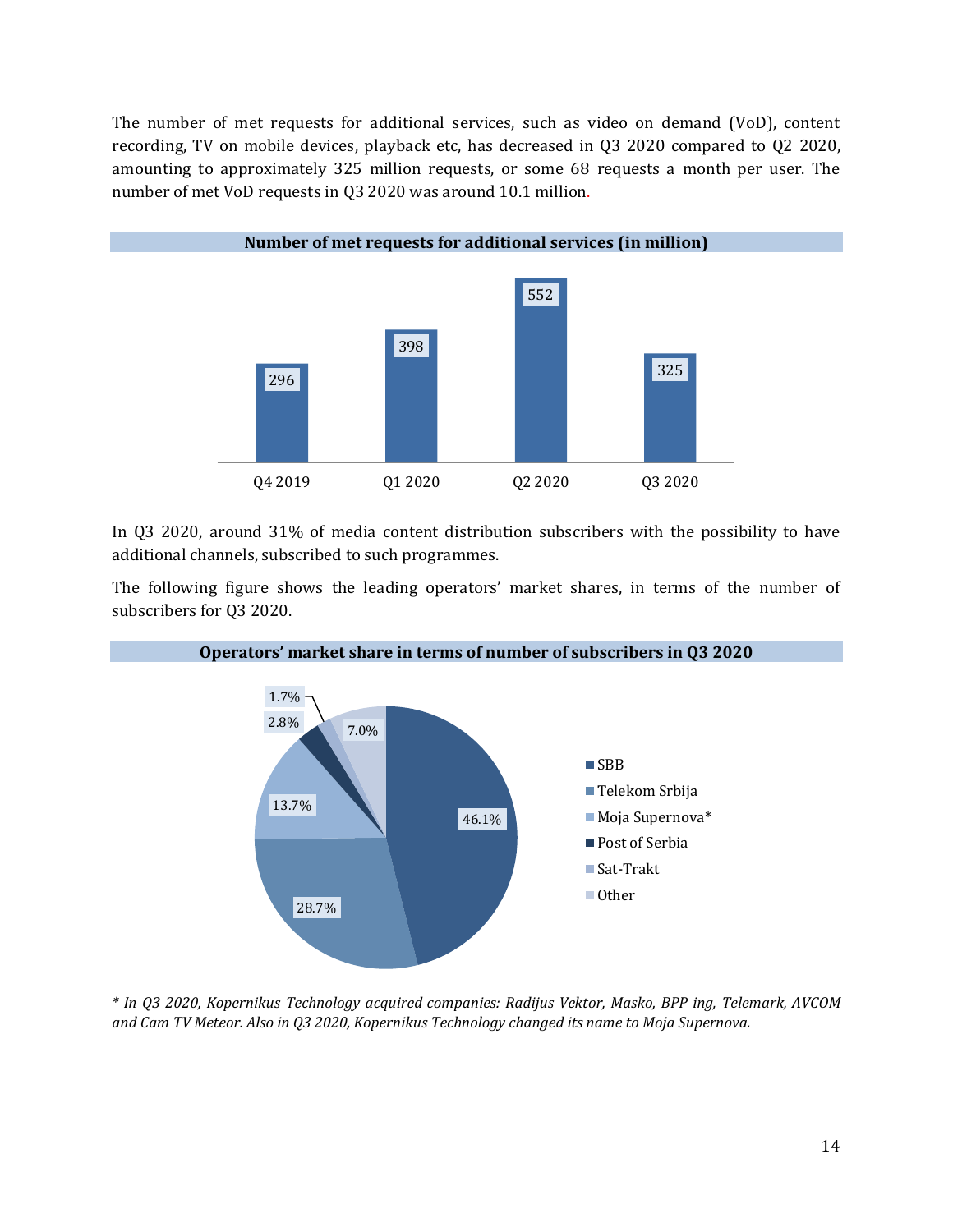#### **Bundled Services**

The number of bundled service subscribers in Q3 2020 has increased compared to the previous quarter, amounting to approximately 1.51 million. Packages offering three services were most used, whereas least used were packages with four services.



Of all bundled services offered by operators in Q3 2020, the most popular was the package with broadband Internet access, fixed telephony and TV, followed by a double-play offering broadband Internet access and TV, as well as the only available quad-play package including broadband Internet access, fixed telephony, TV and mobile telephony. These packages also have continued to have the highest subscriber growth rate in Q3 2020, with bundled service offering broadband Internet access, fixed telephony, TV and mobile telephony growing the fastest. A triple-play offering fixed and mobile telephony and TV, bundled service with fixed and mobile telephony, as well as a recently introduced package including mobile telephony and TV have had the lowest number of subscribers. The shares of different bundled services in terms of the number of subscribers are given below.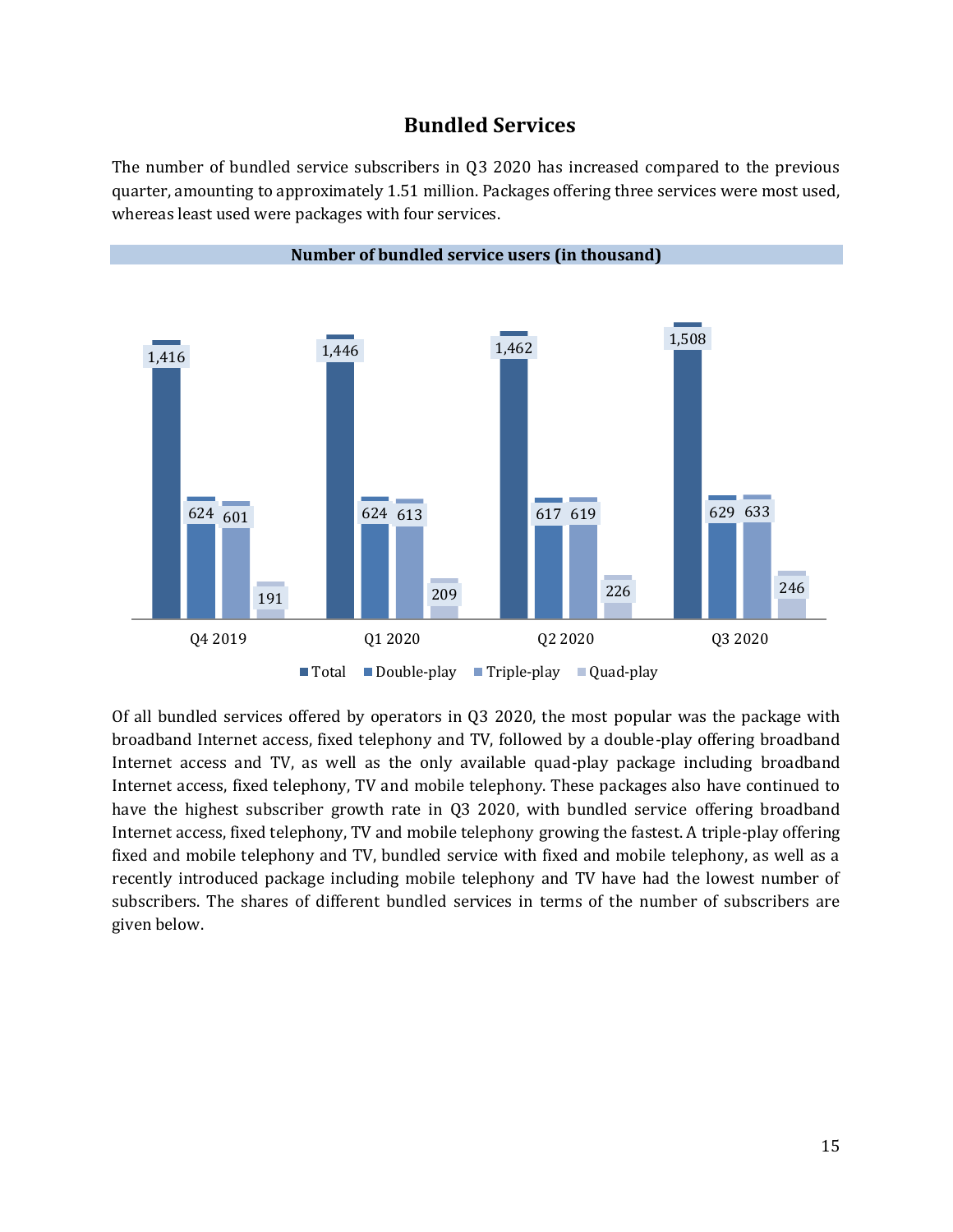

Changes in different packages' number of subscribers can be seen below.



Broadband Internet access is mostly purchased as a bundled service, whereas mobile telephony is generally purchased as a stand-alone service.